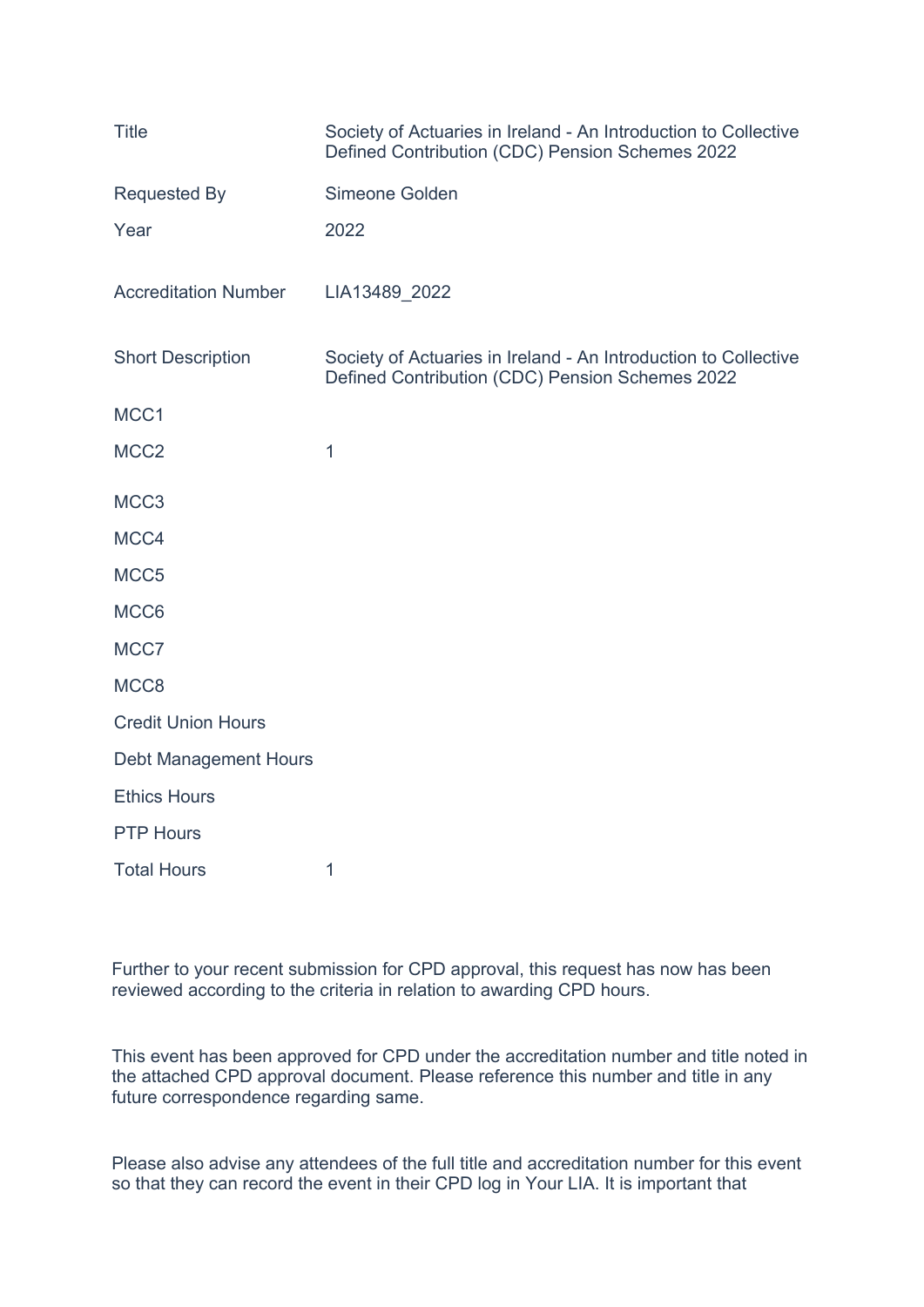attendees receive this information from you otherwise they will be unable to record this event to their CPD log.

Members are required to attend for the full duration of an event in order to claim the CPD hours approved for that event. Where a member has not attended for the full duration he/she is required to submit a new application for reduced hours. Evidence of attendance is required in the event of a CPD audit e.g. sign-in/out log. The Administrators reserve the right to contact the event provider to verify attendance for the full or part duration.

Companies/bodies organising events for CPD purposes and applying for hours must submit a new application for reduced hours where members do not attend for the full duration. Event providers applying for CPD hours must hold records of attendance e.g. sign-in/out log in the event attendees are selected for audit and confirmation of full/part attendance is required.

It is the responsibility of event providers to clearly advise attendees (in advance of the event) the accreditation number(s) allocated to the event by LIA and/or the Institute of Bankers, as well as the number of CPD hours applicable and the categories of CPD the hours awarded relate to. This should also be announced/indicated to attendees at the beginning/end of the event.

It is important to note that events must be approved for CPD hours in each calendar year. Events should be re-submitted for approval if running it again in a new CPD year

| <b>Retail Product Categories</b> |                                     |
|----------------------------------|-------------------------------------|
| MCC 1 Life Assurance             | MCC 5 Commercial General Insurance  |
| <b>MCC 2 Pensions</b>            | MCC 6 Private Medical Insurance and |
|                                  | <b>Associated Insurance</b>         |
| MCC 3 Savings & Investments      | MCC 7 Housing Loans, Home Reversion |
|                                  | Agreements etc.                     |
| MCC 4 Personal General           | MCC 8 Consumer Credit & Associated  |
|                                  | Insurances                          |

## **T** : +353 1 456 3890

[www.lia.ie](https://www.lia.ie/)

LIA House 183 Kimmage Rd West.